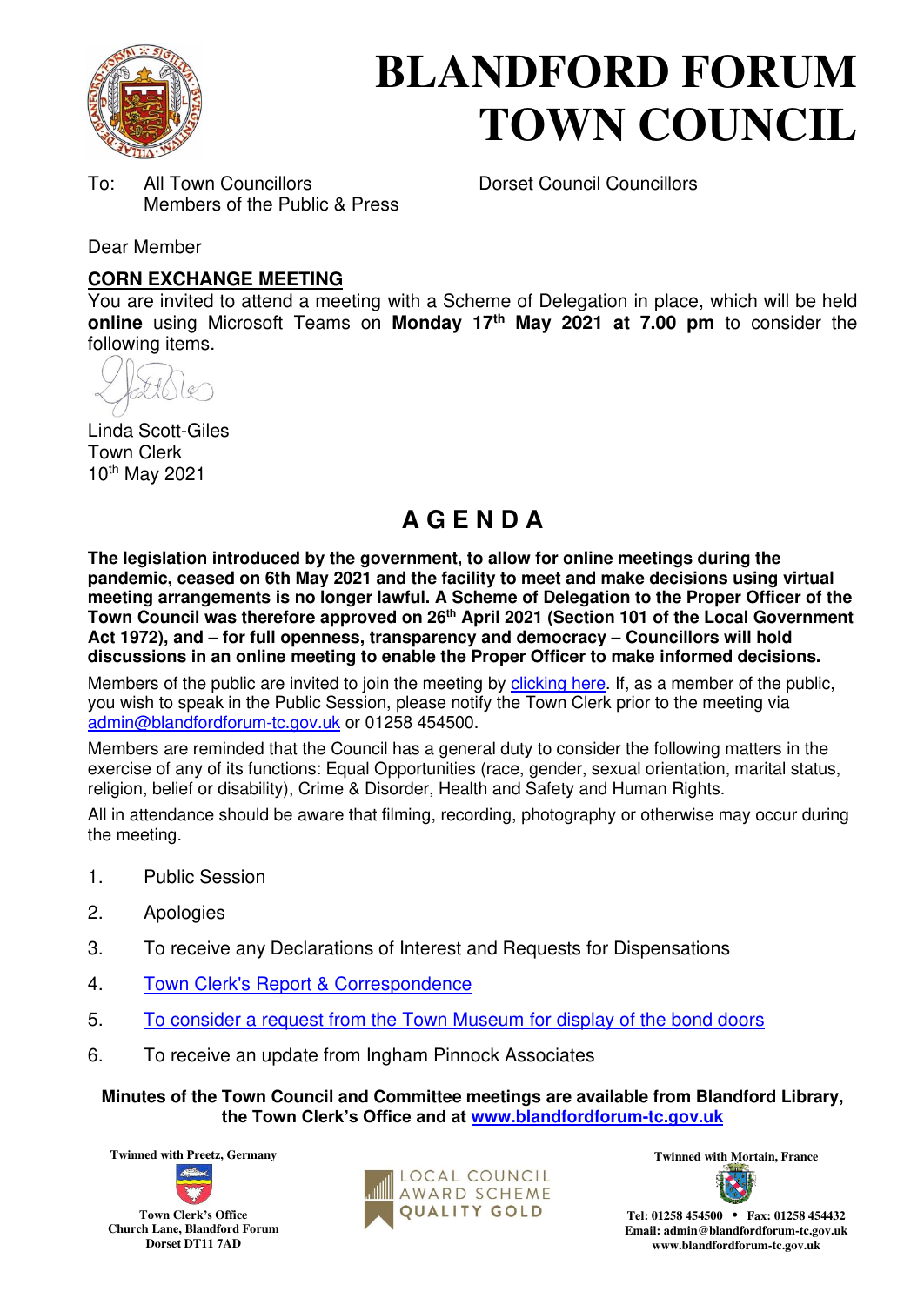## **Town Clerk's Report & Correspondence**

<span id="page-1-0"></span>Meeting with Historic England – IPA arranged a meeting with Historic England, architect, Malcolm Simmonds and council officers on Tuesday 4<sup>th</sup> May 2021, which IPA will update Councillors on at agenda item no. 7.

Town Hall Façade Lighting - The scaffolding was erected on Wednesday 28<sup>th</sup> April 2021 and the contractor started work on the architectural lighting scheme on Tuesday 4<sup>th</sup> May 2021. Invoices will then be sent to the Dorset Council so that the costs can be covered by the s106 funds committed to this scheme.

Lobby Glazing – Historic England has approved the final claim for this project and the balance of £1,000 has been paid.

Beam Detectors – The beam detectors had become faulty, so they have now been replaced with flame detectors. They have the added benefit of being lower down and are therefore easier to maintain.